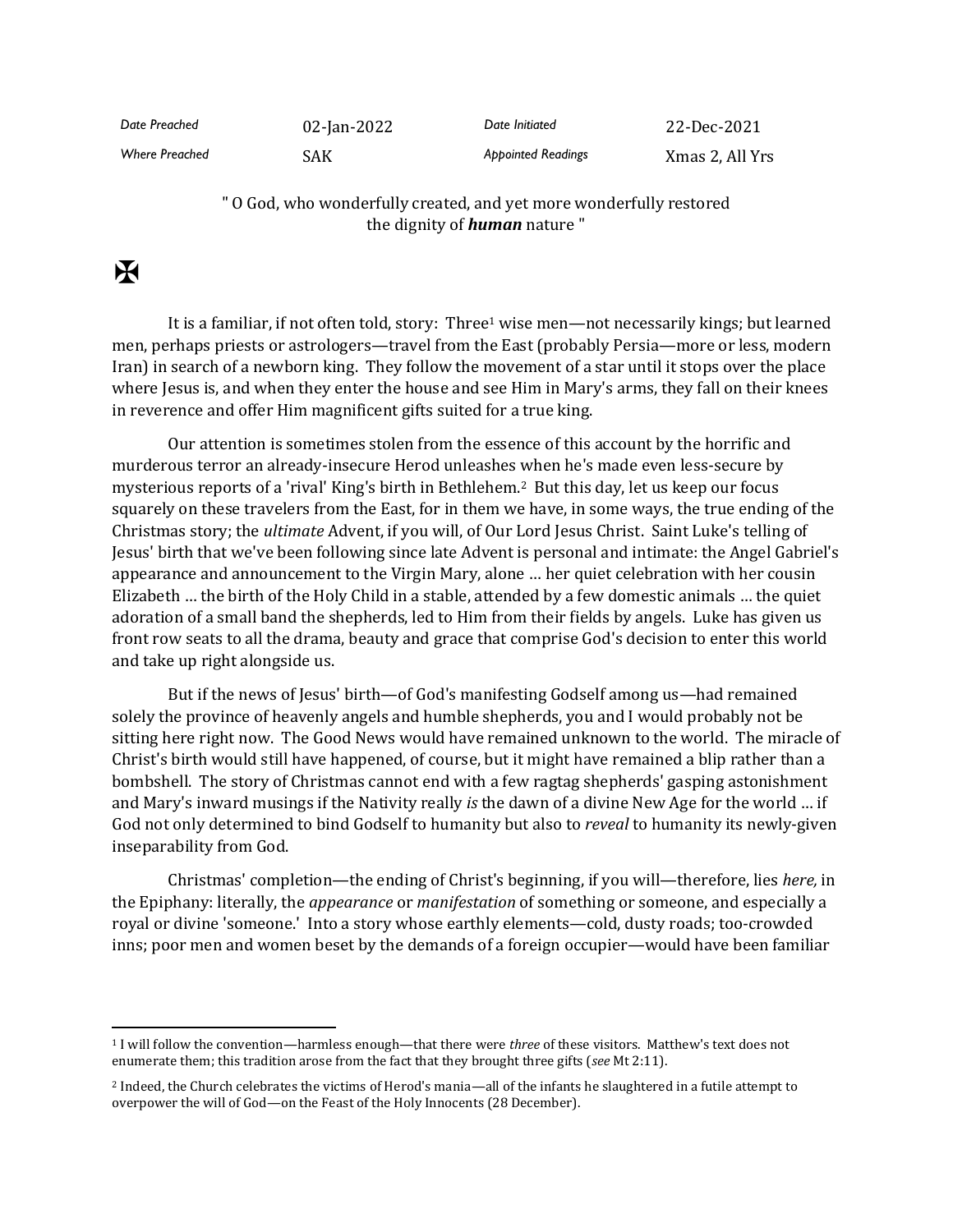to anyone living in Israel at the time, wander<sup>3</sup> three men who may be the most *outré*—the most 'other'—characters in all the Gospels: they're not Jewish or even Greek; they're not from Israel or even the Mediterranean; they're not carpenters or fishermen or even tax collectors. They have *nothing* in common with any of the people or places that will fill Jesus' earthly life, and yet it is to *them* that God reveals Christ's birth. God's very first act<sup>4</sup> after manifesting Godself in Bethlehem is to notify an exotic, foreign, literally other-worldly band of star-gazers who know so little about Israel that they stop in Jerusalem to get directions to Bethlehem!<sup>5</sup>

The message is clear: The 'us' Jesus has come to is *all* of us: not just to the Christian 'us' ... or the Judeo-Christian 'us' … or the western or Greco-Roman 'us' … but to the 'us' of God's people all the people whom God created; which is to say, the entire human race. Yes, the Gospels are the story of God, as Jesus, accomplishing God's divine purposes in a particular place and time; and in community with a particular group of people. But first the arrival, and then the obeisance, of these complete outsiders at Jesus' crib side tell us that God's plan is too big … God's promise is too good … God's desire is too deep … to be the privilege of any one sect of humanity. In the Epiphany, God telegraphs the universal reach of Jesus' saving mission.

Scholars bicker and contend endlessly about what they call Christian "exclusivism" and "inclusivism": about whether personal profession of faith in Jesus Christ is the sole means of obtaining divine salvation; and if so, about when and how such a profession may be validly made. Opinions run the full gamut … from the most rigidly closed to the most pliably open … and I have my own, of course.<sup>6</sup> The import of the Epiphany, however, lies not in *resolving* this debate, but rather in *engendering* it: The lesson of the three wise men traversing hundreds of miles and crossing enormous cultural boundaries to reverence the Baby Jesus is the magnanimity of God's love, tied not to any one place or any one people; is the immensity of God's covenant, promised to a line of descendants more numerous than the stars in the sky or grains of sand on the seashore. Before Jesus utters a word or even takes a step, God declares that God has come for all. The offer of grace is as infinite as the One Who makes it.

\*\* \*\* \*\*

The Feast of the Epiphany, which we will celebrate this Thursday and which we receive a foretaste of in today's Gospel lesson, marks the end of Christmastide. In our lessons next Sunday, we will return to the life and words and deeds of Jesus among faithful Jews in ancient Palestine. But before we leave Christmas, let us pause a moment and close it out as God does. Let us claim the birth of the Christ with joy … but without proud privilege or sharp exclusivity. Let us celebrate the Godhead's coming into this world as a divine miracle … in whose divinity resides the capacity to

<sup>3</sup> For homiletical convenience, I am, I acknowledge, conflating Luke's Nativity narrative and Matthew's account of the wise men.

<sup>4</sup> *I.e.,* told in Scripture.

<sup>5</sup> A trip of about all of five miles, in fact!

<sup>6</sup> I find myself, yet again, teetering on the edge of a discussion of inclusivism; and, yet again, feeling that this particular sermon is not the place to delve into it. Suffice it to say, for now, that, as a Christian, I believe (and must believe) that Jesus *is* the only pathway to God's promise of eternal salvation—to the wonderful realization of the design for which God created us—but I do not believe that explicit profession of faith in Jesus before the moment of human death is the *only* way God 'credits' or recognizes. I believe God also offers non-believers opportunities to do so after death. I am also open to the idea that, in God's unbounded generosity, God makes other manifestations of the Christ available to this world, as well: God knows them as Jesus although we (*i.e.,* the Church) may (do) not.